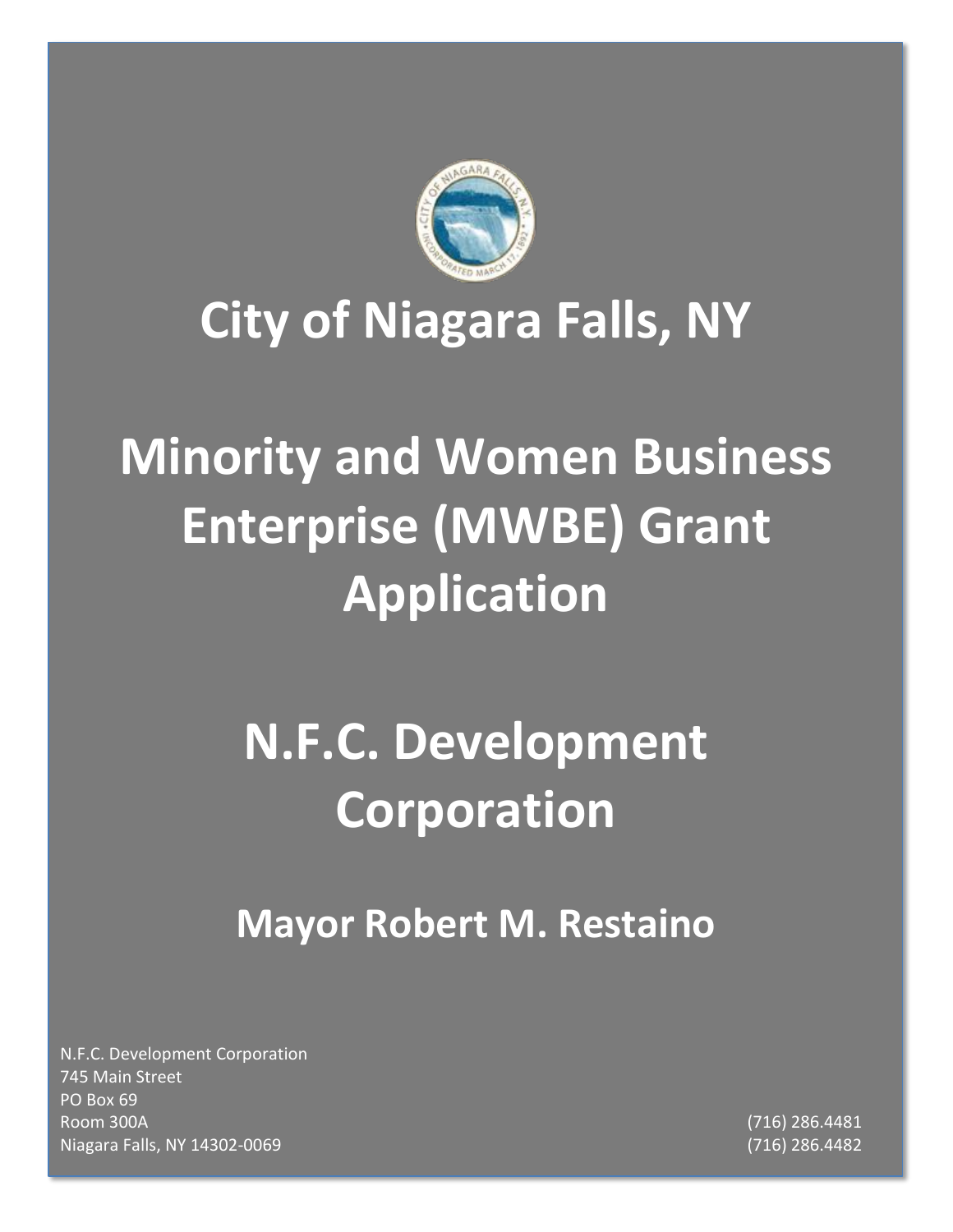## **Applying for N.F.C. Development Corp. MWBE Grant Program**

### **Getting Started:**

You will need to provide certain documentation and supporting information along with your application. At a minimum, you will need the following:

- A completed business plan with Pro Forma (3-year projections)
- Current Profit and Loss statement, if applicable
- A copy of your personal tax returns for three (3) years
- A copy of your business tax returns for three (3) years (if applicable)
- A copy of your Business license(s)
- Corporate documentation including:
	- $\checkmark$  Articles of Organization & Filing Receipt
	- $\checkmark$  Operating Agreement
	- $\checkmark$  Certificate & Affidavit of Publication and Filing receipt
- Documentation to support the level of financial assistance requested i.e. Construction quotes, Vendor quotes, etc.
- Project Budget (Sources and Uses of project funds)
- Commitment of other sources of funding
- Planning Board Approval (if necessary)
- Environmental Analysis (SEQRA)
- Copy of Lease/Purchase Agreement
- An explanation of why N.F.C. MWBE funding is requested in lieu of traditional financing.
- Personal Financial Statement (SBA Form 413)
- Copy of NYS MWBE Certification Letter (for certified MWBEs only)
- A check in the amount of **\$25.00** (per applicant) payable to N.F.C. Development Corporation to cover the cost of obtaining a credit report.

**PLEASE NOTE:** Be sure to review the MWBE application for any additional requirements specific to your project and/or business.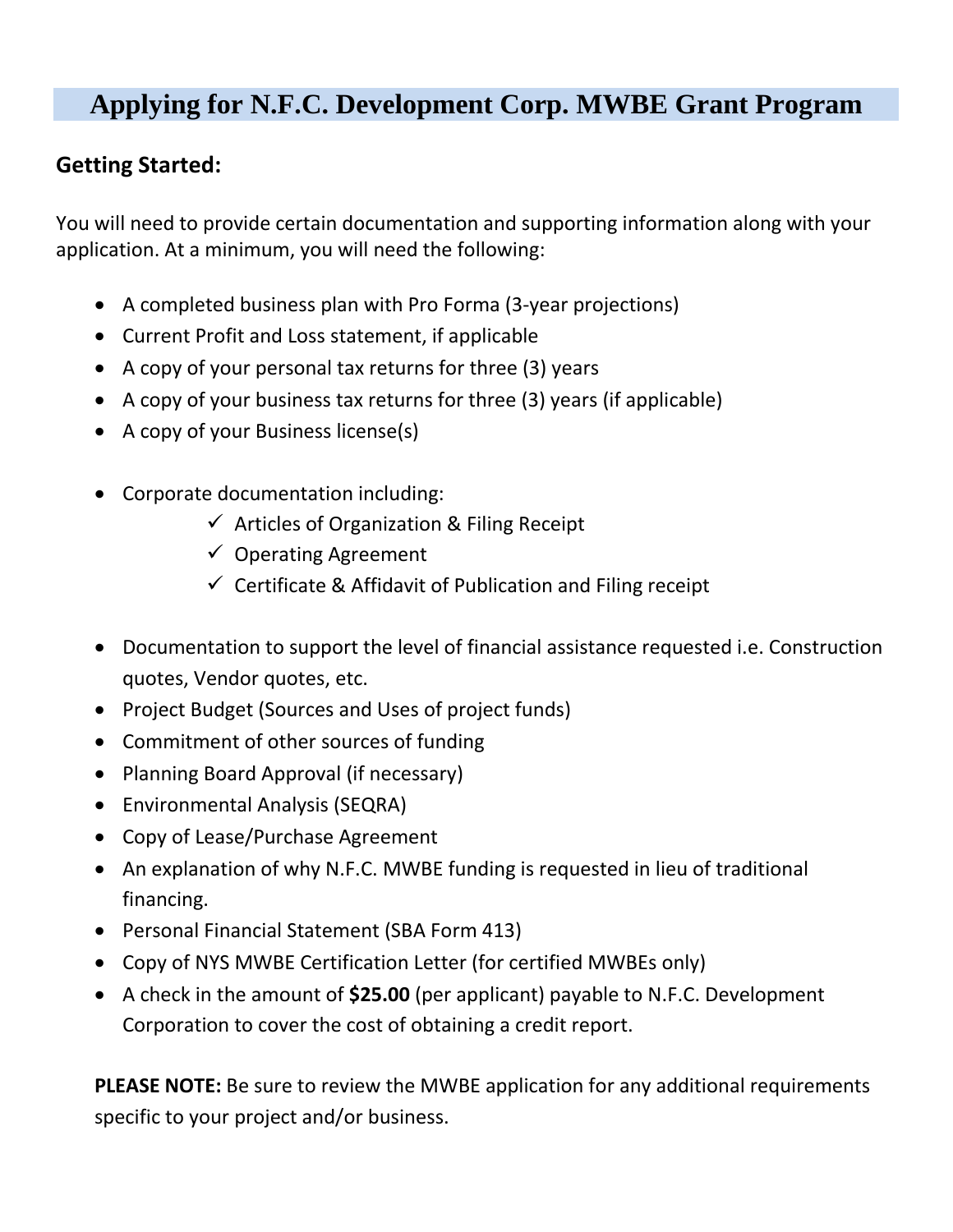### **The Application Process:**

1. All MWBE Grant application requests will be reviewed by N.F.C. staff and Economic Development staff to determine the eligibility of the business and applicant(s)—and the completeness of the application.

**Please Note**: No applications will be presented to the N.F.C. Board of Directors.

- 2. A credit report is required for all applicants. A credit score of **600** is the minimum score necessary to move forward with the application process; however, a credit score of 600 or greater does not guarantee approval of the application. If the credit score is less than 600, the applicant may request two (2) additional credit reports ordered by N.F.C. staff, at the applicant's expense.
- 3. N.F.C. staff and Economic Development staff will either approve or decline grant application requests. If approved, the applicant will be required to sign a **Grant Agreement** prepared by the N.F.C. Attorney specifying the use of MWBE Grant Funds—as well as any other special conditions. An N.F.C. staff member or Economic Development staff member will contact the applicant to schedule an appointment to further discuss the terms of the **Grant Agreement**.

**PLEASE NOTE**: All MWBE Grant applications and required documentation must be submitted to the N.F.C. Development Corporation at Niagara Falls City Hall by 4:00 p.m. on April 15, 2024. NO EXCEPTIONS!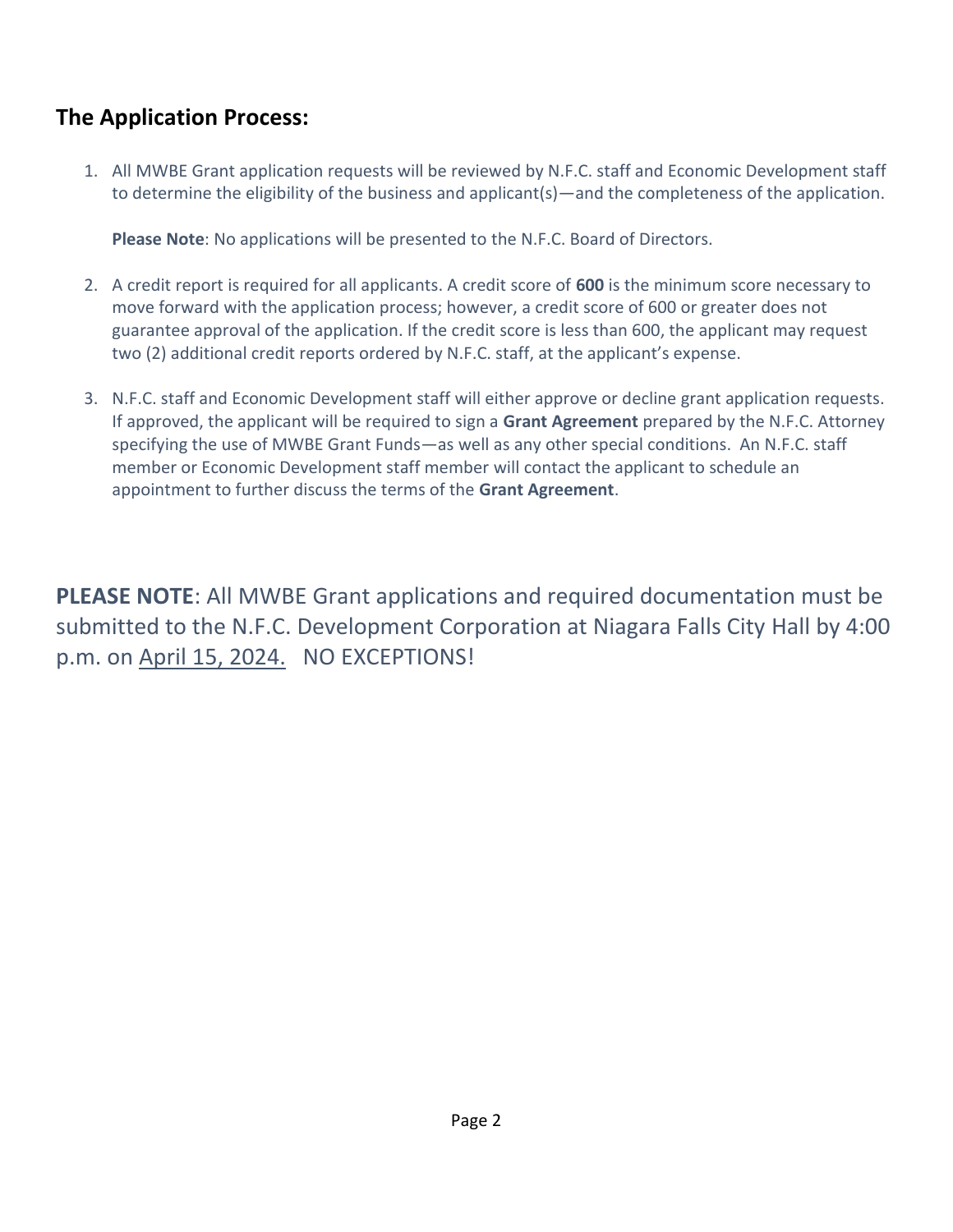## **Minority and Women Business Enterprise (MWBE) Grant Program Policies and Procedures**

(Adopted April 13, 2022)

**Funding Source**: American Rescue Plan Funds through N.F.C. Development Corporation (based on availability of funds)

The N.F.C. Development Corporation will consider cash **grants** to the following qualified businesses:

- a.) Up to **\$50,000** for existing New York State certified Minority and Women Business Enterprise (MWBE) businesses located in the jurisdictional limits of the City of Niagara Falls, New York.
- b.) Up to **\$25,000** for non-NYS certified Minority and Women Business Enterprise (MWBE) start-ups or existing businesses located in the jurisdictional limits of the City of Niagara Falls, New York.

An MWBE—as defined under **Section 310 of the New York State (Article 15-A) Executive Law** states that at least **51%** of the business is owned and controlled by the minority members and/or women.

"Minority group member" shall mean a United States citizen or permanent resident alien who is and can demonstrate membership in one of the following groups:

- (a) Black persons having origins in any of the Black African racial groups;
- (b) Hispanic persons of Mexican, Puerto Rican, Dominican, Cuban, Central or South American of either Indian or Hispanic origin, regardless of race;
- (c) Native American or Alaskan native persons having origins in any of the original peoples of North American;
- (d) Asian and Pacific Islander persons having origins in any of the Far East countries, South East Asia, the Indian subcontinent or the Pacific Islands.

The program's goal is to provide an alternative source of funding to benefit new and existing small business enterprises owned and controlled by socially and economically disadvantaged individuals—promoting economic development, job creation, and diversity in the City of Niagara Falls.

#### Job Requirement

The Minority and Women Business Enterprise (MWBE) Grant Program requires that all certified and non-certified businesses must retain or create one (1) full-time (FTE) job. The applicant/owner can qualify as all or a portion of the FTE job created. An FTE is either one (1) full-time job of at least 40 hours a week, or two (2) part-time jobs of at least 20 hours a week each.

**NOTE**: All applicants will be required to sign an affidavit adhering to N.F.C. job requirements.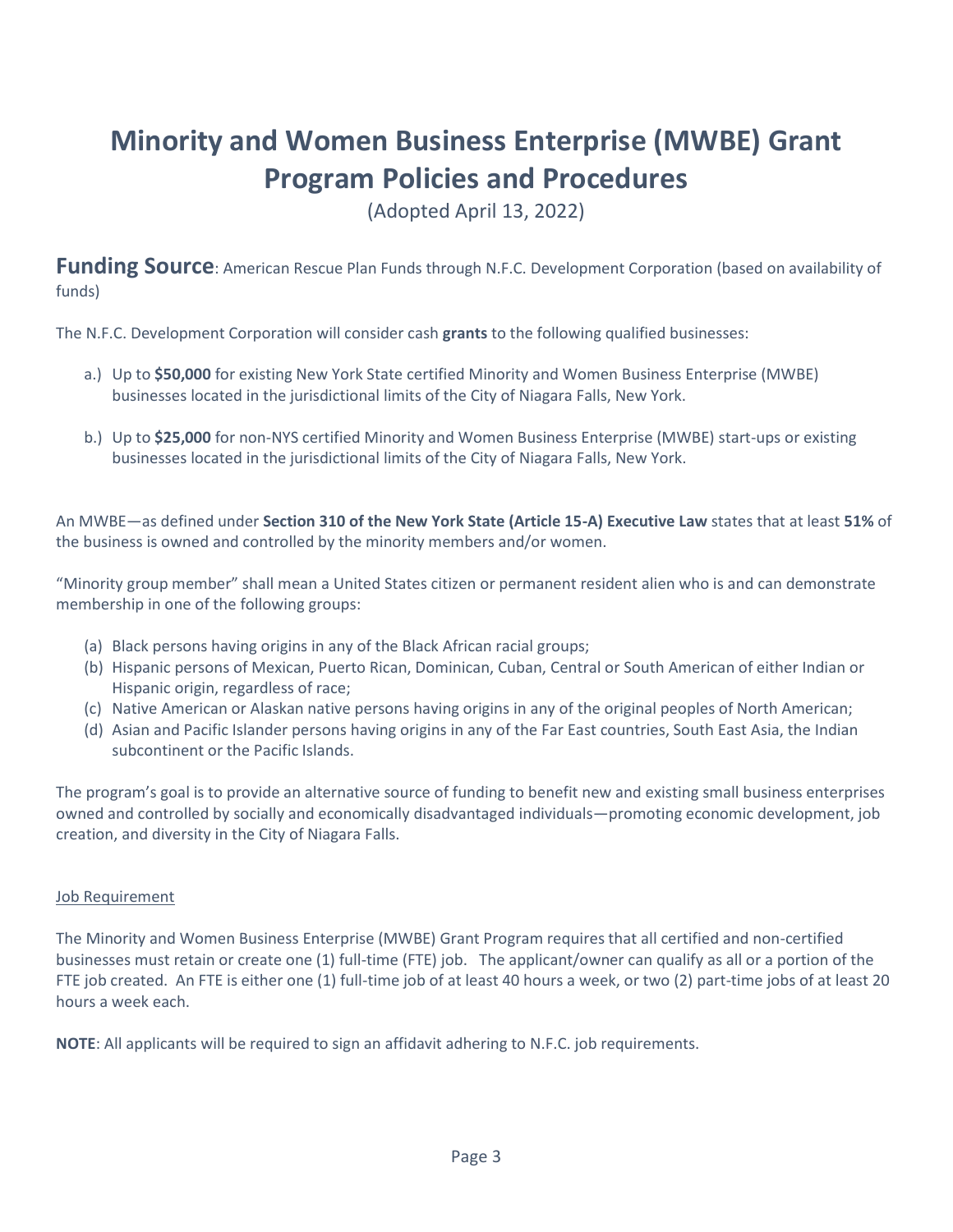#### Prohibition

For a specific project at a specific location, MWBE applicants are eligible to apply to this grant program, but cannot apply to any other N.F.C. Development Corporation grant or loan program.

Non-certified applicants who receive MWBE certification after they have been approved for their initial grant funding (up to \$25,000) are not eligible to apply for additional grant funding reserved for certified applicants. Applicants who qualify for grant funding up to \$50,000 must be certified as of the "date of application."

#### Eligible Businesses

Existing certified or non-certified MWBE businesses in good standing, or MWBE start-ups. MWBE businesses must be engaged in manufacturing, warehousing, retail and/or services.

All **certified** MWBEs must submit a copy of their certification letter from the New York State Division of Minority and Business Development (DMWBD).

Ineligible Businesses: Include but not limited to not for profits, governmental and quasi-governmental agencies, adult entertainment and media, massage parlors, gambling, liquor stores, and any projects that has a residential (homebased) component.

Eligible Applicants**:** United States Citizens and non-US Citizens who are lawfully in the United States as demonstrated by a current Resident Alien Card or Permanent Resident Card.

#### Ineligible Applicants

- a) A person who at the time of application is incarcerated, under indictment, on parole, or on probation, or an alien unlawfully in the United States are ineligible to participate in the program. Such a person may not have 10% or more ownership of an applicant corporation, limited liability company or partnership;
- b) Any person or business at the time of application in default with the N.F.C. Development Corporation, and/or the City of Niagara Falls, NY and any of its entities for an existing loan or grant are ineligible to apply;
- c) Any person or business that is engaged in legal action against the N.F.C. Development Corporation, and/or the City of Niagara Falls, NY and any of its entities is ineligible to apply;
- d) Employees of the N.F.C. and the City of Niagara Falls, NY are ineligible to apply during employment and one-year thereafter.
- e) If the applicant, its owners and/or principals are delinquent in the payment of any school taxes, city or county real property taxes, PILOTS, fees, assessments, or other charges due and owing to the City and/or any of its entities, it is ineligible to apply. The ineligibility also applies to any applicant business located at the site of the aforementioned delinquency(s).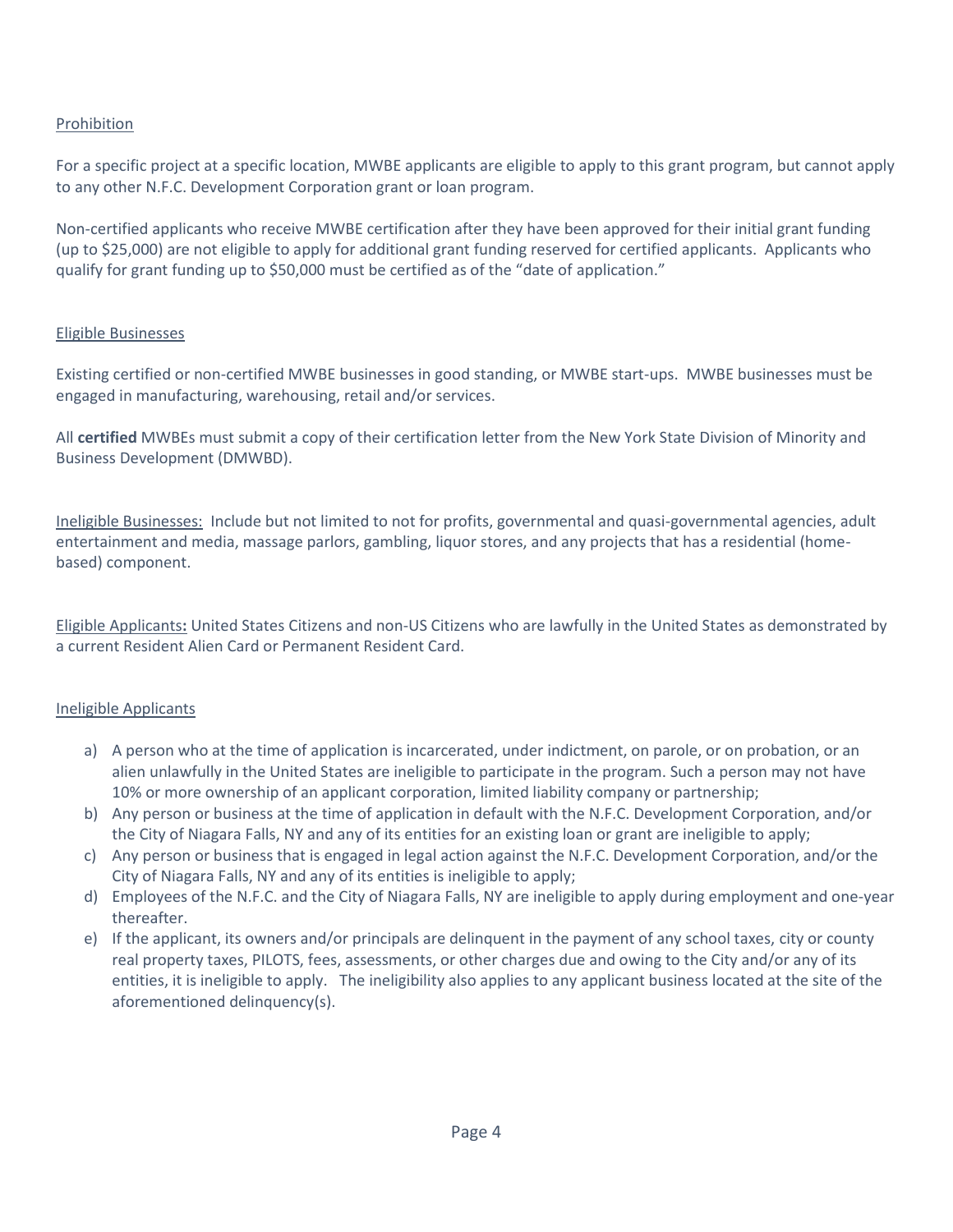Eligible Use of the Minority and Women Business Enterprise (MWBE) Grant Assistance Funds: Project costs incurred between the **date of application and 08/31/24** are eligible project costs.

MWBE Grant Funds can be used for the following items:

- rehabilitation of commercial properties/leasehold improvements
- storefront and façade improvements
- the purchase of machinery, equipment, furniture, fixtures and equipment
- initial inventory (ex. Stock or store of goods) used in the conduct of the business, and situated at the business location
- project "soft costs" **(for start-ups businesses only)** such as legal, accounting, environmental, architectural and engineering
- mortgage and rent payments on business property for businesses that have been impacted by the pandemic and are behind on payments
- utilities payments for businesses that have been impacted by the pandemic and are behind on payments
- supplies (ex. Office, shipping, cleaning, etc.)

Ineligible Use of Minority and Women Business Enterprise Grant Assistance Funds: MWBE Grant Funds cannot be used to cover working capital costs, rolling stock (i.e., equipment available for use as transportation, mobile food trucks, etc.), and stock.

#### Match Requirement

No matching funds are required for this grant.

#### Release of Grant Funds

- MWBE Grant Funds shall be paid by the CITY based upon acceptable documentation, i.e., invoices, cancelled checks, receipts, etc. The funds will be paid as a single party check, payable to the contractor or vendor.
- MWBE Grant Funds will be used for payment of eligible costs incurred in the Project. The amount of each request for disbursement shall be limited to the amount needed for such payment. All eligible costs will be reviewed by N.F.C. staff and Economic Development staff prior to release of funds.
- Final payment of MWBE Grant funds shall be made when the work on the Project has been completed, the construction contracts/leasehold improvements fully performed, and the contractor has provided releases of liens and certificates of completion for the Property have been issued.
- The MWBE applicant will be required to work closely with the contractor or vendor to make sure that appropriate documentation is submitted to the CITY for payment.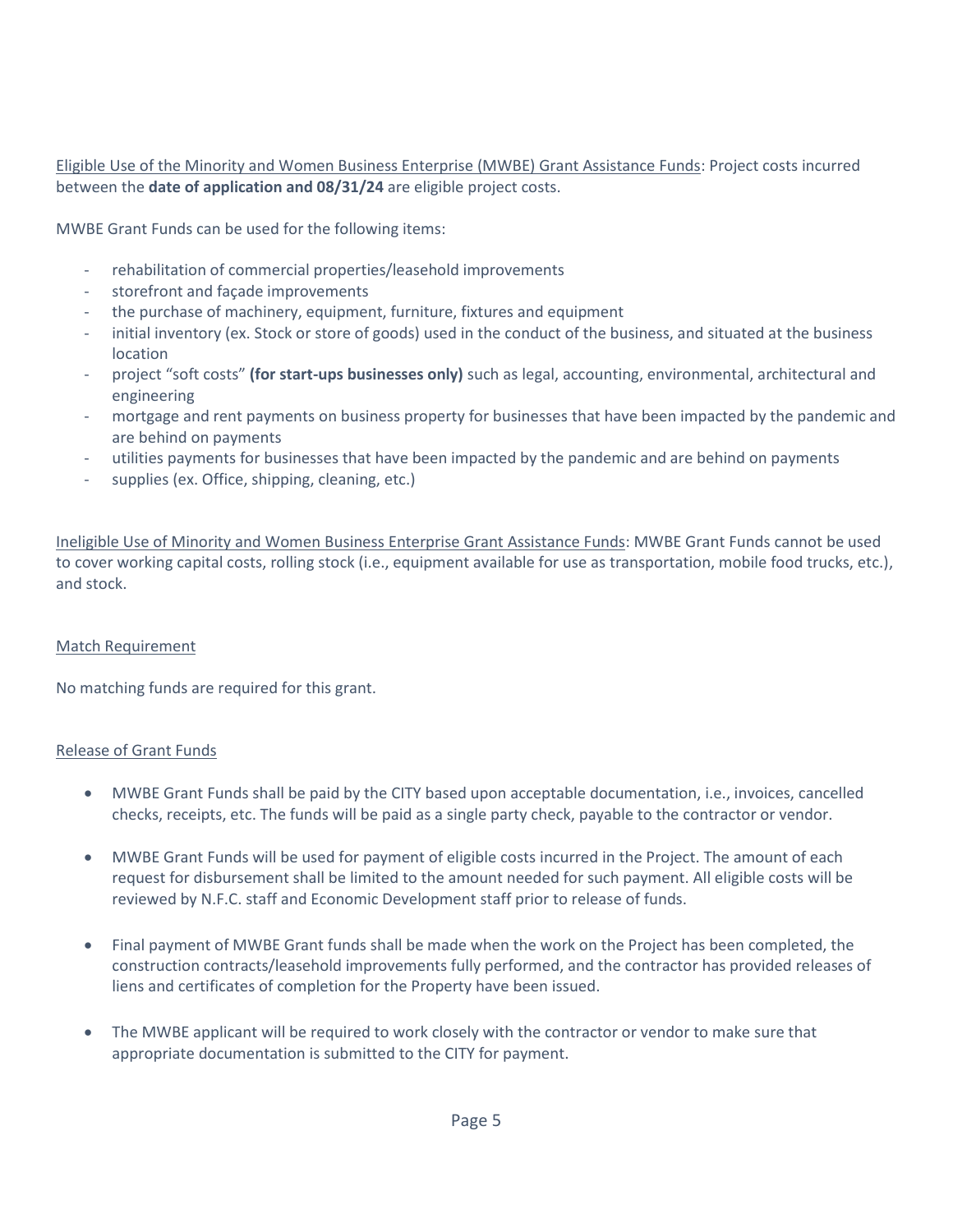#### **Please Note**:

- If the business closes or is sold within the first year of receiving the grant award, approximately 100% of grant funds will need to be reimbursed to the city.
- If the business closes or is sold within two years of the grant award, approximately 50% of grant funds will need to be reimbursed to the city.
- If the business closes or is sold after two years, no repayment is required.

#### Other Program Requirements

- Prior to the disbursement of grant funds all school, real property, water and sewer taxes must be current at the business location, together with any other real estate in the City owned by the applicant or any individual with an equity interest in the business. If the applicant is leasing space from the property owner, he/she must be current on their lease payments.
- All project costs must be documented to the satisfaction of the N.F.C staff and Economic Development staff prior to the disbursement of grant funds.
- Individual owners of the business must guarantee compliance with the grant terms for corporate, LP or LLC applicants.
- All applicants will be required to sign an affidavit adhering to N.F.C. job requirements.
- The city of Niagara Falls highly encourages all non-certified MWBE businesses to become New York State certified.
- All N.F.C. Policies and Procedures must be adhere to.

4/13/22 Final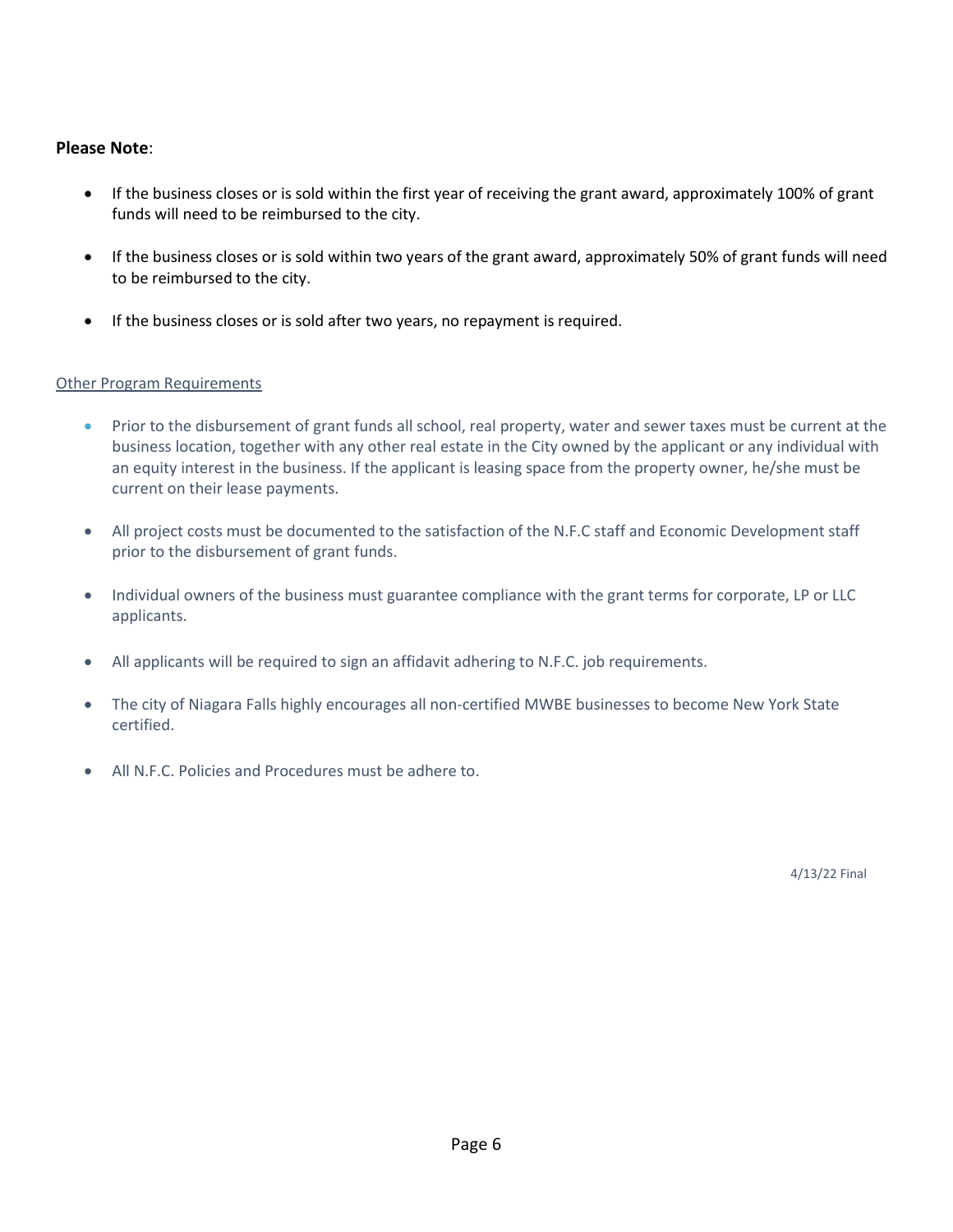## City of Niagara Falls, NY N.F.C. Development Corporation Project Checklist

**Project Name**: \_\_\_\_\_\_\_\_\_\_\_\_\_\_\_\_\_\_\_\_\_\_\_\_\_\_\_\_\_\_\_\_\_\_\_\_\_\_\_\_\_\_\_\_\_\_\_\_\_\_\_\_\_\_\_\_\_\_\_\_\_\_\_\_\_\_\_\_\_\_\_\_\_\_\_\_ Staff Initials Task Date Completed Business Plan Pro Forma with 3-year projections Planning Department Consultation \_\_\_\_\_\_\_\_ Code Enforcement Consultation \_\_\_\_\_\_\_\_ Current Profit/Loss Statement, if Applicable Personal Financial Statement SBA Form 413 Resume (If Applicable) Personal Tax Returns (3 years) Business Tax Returns (3 years) \_\_\_\_\_\_\_\_ Corporate Documentation/Business License \_\_\_\_\_\_\_\_ (Ex. Articles of Organization, Operating Agreement, etc.) List of Collateral Available (For Loan program only) Project Costs w/ Construction and/or Vendor Quotes Commitment of other sources of funding Copy of any previous government financing Planning Board Approval (if needed) Verification of Permits Environmental Analysis (SEQRA) Copy of Lease/Purchase Agreement Verification of Property Taxes Credit Report Fee paid by Applicant (\$25.00) Credit Report (obtained by N.F.C.) Copy of NYS MWBE Certification Letter Arrears letter from Mortgage Servicer (MWBE Grant only) \_\_\_\_\_\_\_ Arrears letter from landlord (MWBE Grant only) Utility bills (MWBE Grant only)

**Please Note**: Incomplete applications cannot be processed!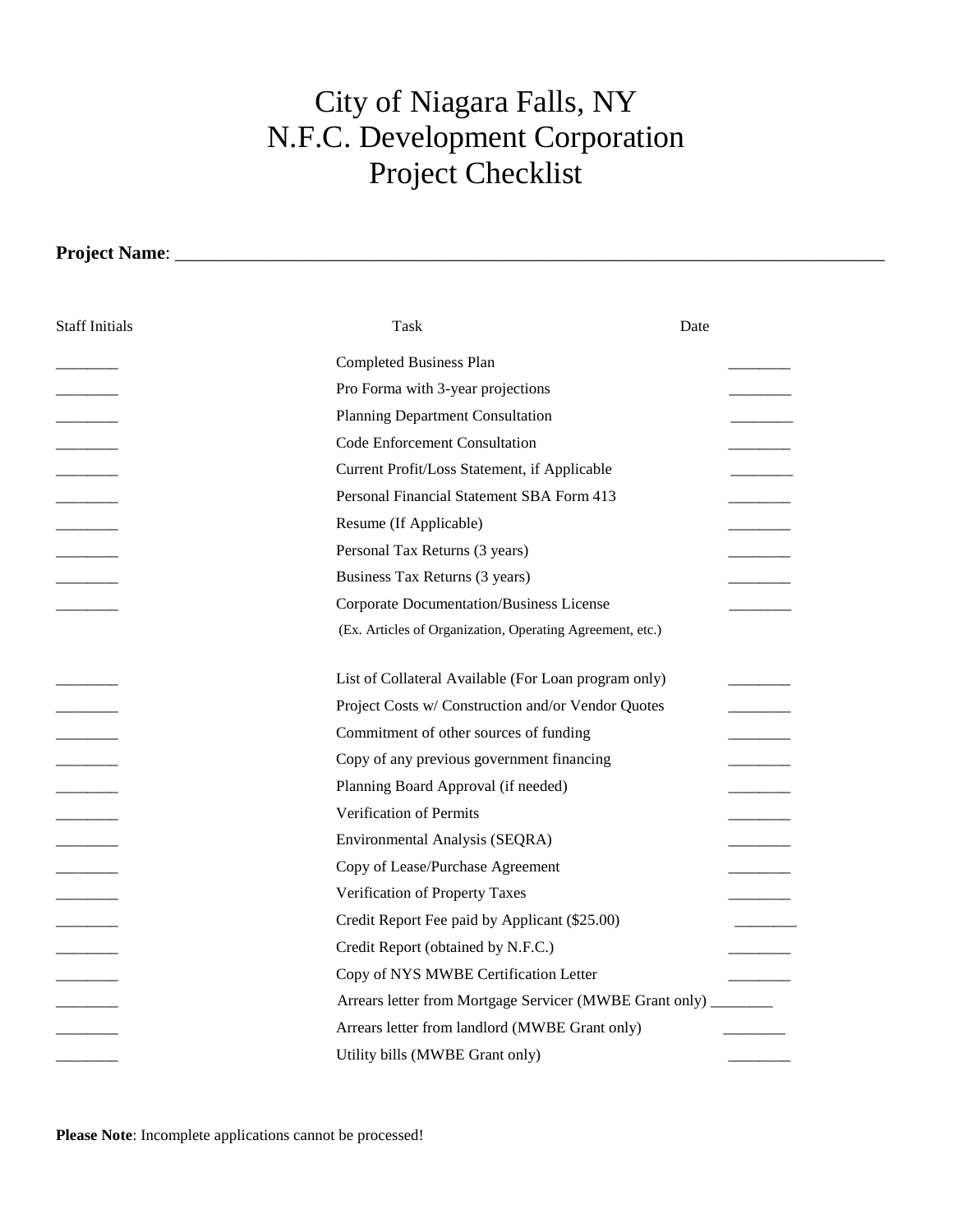## **N.F.C. APPLICATION FOR FINANCIAL ASSISTANCE**

|           | <b>GENERAL INFORMATION</b>                                                                                                                                                                                                                                             |                                      |      |                            |         |
|-----------|------------------------------------------------------------------------------------------------------------------------------------------------------------------------------------------------------------------------------------------------------------------------|--------------------------------------|------|----------------------------|---------|
|           | <b>SECTION 1:</b>                                                                                                                                                                                                                                                      | <b>DATA SHEET</b>                    |      |                            |         |
| A.        | PROJECT NAME:                                                                                                                                                                                                                                                          |                                      |      |                            |         |
|           | <b>PROJECT SITE:</b>                                                                                                                                                                                                                                                   |                                      |      |                            |         |
|           |                                                                                                                                                                                                                                                                        | ZONING CLASSIFICATION:               |      | IS THIS A PERMISSABLE USE? |         |
| <b>B.</b> |                                                                                                                                                                                                                                                                        | <b>APPLICANT ORGANIZATION</b>        |      |                            |         |
|           | <b>LEGAL NAME:</b>                                                                                                                                                                                                                                                     |                                      |      | D/B/A                      |         |
|           |                                                                                                                                                                                                                                                                        | STREET (NOT P.O. BOX)                |      |                            |         |
|           | CITY:                                                                                                                                                                                                                                                                  |                                      | ZIP: |                            | COUNTY: |
|           | PHONE:                                                                                                                                                                                                                                                                 |                                      | EXT. | FAX:                       | e-mail: |
|           |                                                                                                                                                                                                                                                                        | <b>CONTACT NAME AND TITLE:</b>       |      |                            |         |
|           |                                                                                                                                                                                                                                                                        | FEDERAL TAXPAYER I.D./               |      | <b>DUNS NUMBER</b>         |         |
|           |                                                                                                                                                                                                                                                                        | PARENT COMPANY NAME: (if applicable) |      |                            |         |
|           |                                                                                                                                                                                                                                                                        | STREET (NOT P.O. BOX)                |      |                            |         |
|           | CITY:                                                                                                                                                                                                                                                                  |                                      | ZIP: |                            | COUNTY: |
| C.        | Name of Organization receiving funding (Complete this section only if applying for funds that will benefit another entity. If<br>your application is for a group project, please provide the following information for each funding recipient on a separate<br>sheet.) |                                      |      |                            |         |
|           | <b>LEGAL NAME:</b>                                                                                                                                                                                                                                                     |                                      |      | D/B/A                      |         |
|           | STREET (NOT P.O. BOX)                                                                                                                                                                                                                                                  |                                      |      |                            |         |
|           | CITY:                                                                                                                                                                                                                                                                  |                                      | ZIP: | COUNTY:                    |         |
|           | PHONE:                                                                                                                                                                                                                                                                 | EXT.                                 | FAX: | E-MAIL:                    |         |
|           |                                                                                                                                                                                                                                                                        | <b>CONTACT NAME AND TITLE:</b>       |      |                            |         |
|           | FEDERAL TAXPAYER I.D./:                                                                                                                                                                                                                                                |                                      |      | <b>DUNS NUMBER</b>         |         |
|           | PARENT COMPANY NAME:                                                                                                                                                                                                                                                   |                                      |      |                            |         |
|           | STREET (NOT P.O. BOX)                                                                                                                                                                                                                                                  |                                      |      |                            |         |
|           | CITY:                                                                                                                                                                                                                                                                  |                                      | ZIP: | COUNTY:                    |         |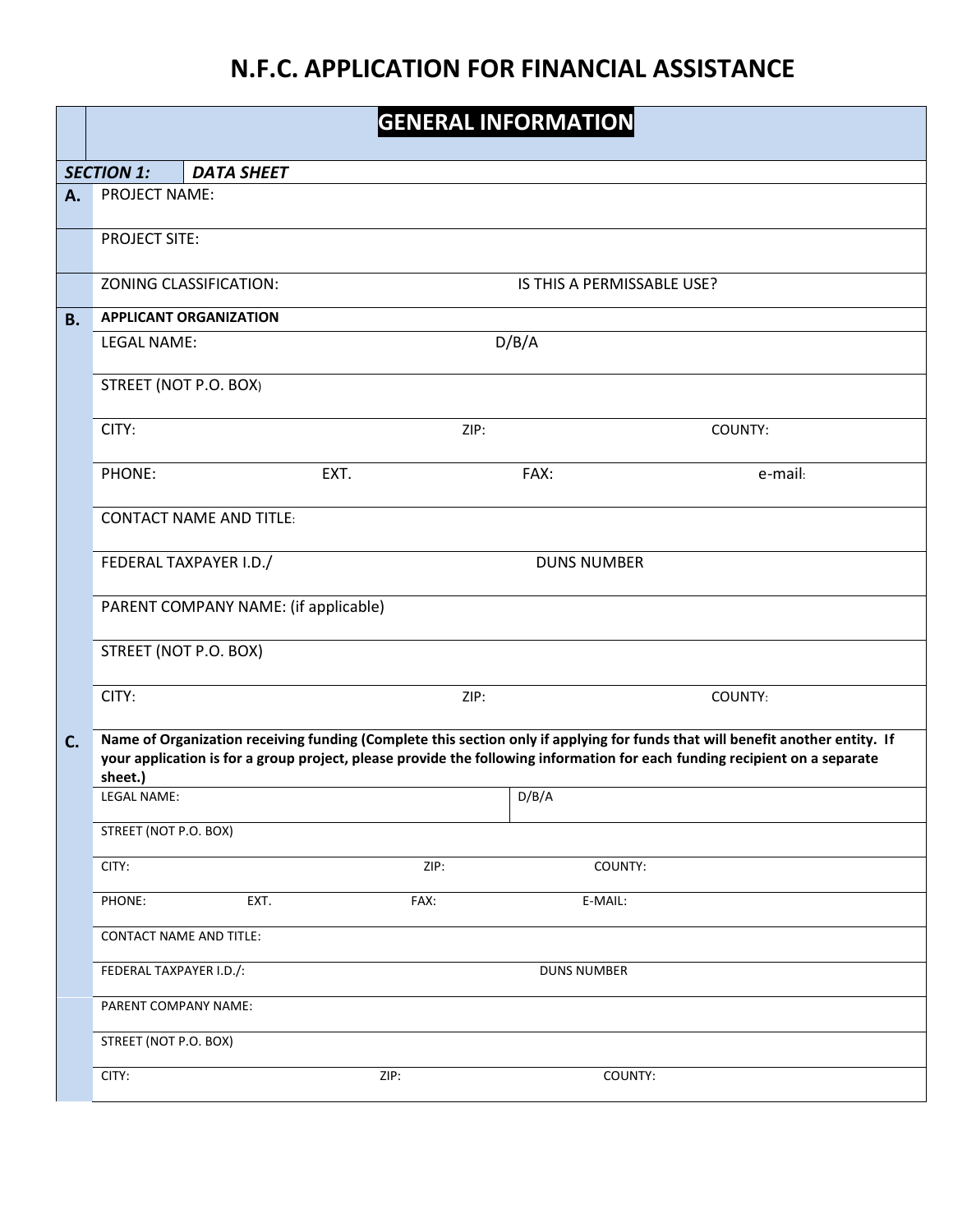| D. | PARTNERSHIP                                                                                                                                                                                                                                                                                                                                                                                                                                                                                                                               | 1. A. FORM OF BUSINESS<br>SOLE PROPRIETORSHIP<br>LIMITED LIABILITY COMPANY<br>SUBCHAPTER S CORPORATION<br><b>C. CORPORATE DOCUMENTATION</b><br>Affidavit of Publication and Filing Receipt | <b>BUSINESS CORPORATION</b><br>Please attach a copy of all business organization agreements; include names of principals and titles.                                                                               | <b>B. IS THE COMPANY:</b><br>MINORITY-OWNED YES<br>NO.<br>YES  <br>WOMAN-OWNED<br><b>NO</b><br>(For a minority or Woman-owned Business,<br>please attach a copy of your New York State<br>Certification Letter.)<br>If LLC: Also attach copies of 1) Articles of Organization & Filing Receipt, 2) Operating Agreement, 3) Certificate & |  |
|----|-------------------------------------------------------------------------------------------------------------------------------------------------------------------------------------------------------------------------------------------------------------------------------------------------------------------------------------------------------------------------------------------------------------------------------------------------------------------------------------------------------------------------------------------|--------------------------------------------------------------------------------------------------------------------------------------------------------------------------------------------|--------------------------------------------------------------------------------------------------------------------------------------------------------------------------------------------------------------------|------------------------------------------------------------------------------------------------------------------------------------------------------------------------------------------------------------------------------------------------------------------------------------------------------------------------------------------|--|
|    |                                                                                                                                                                                                                                                                                                                                                                                                                                                                                                                                           |                                                                                                                                                                                            | 2. A. IS THE COMPANY CURRENTLY SEEKING ANY OTHER PUBLIC ASSISTANCE?<br>B. HAS THE COMPANY EVER APPLIED FOR OR RECEIVED PRIOR N.F.C. CORP. FUNDING?                                                                 | YES   NO<br>YES $\Box$ NO                                                                                                                                                                                                                                                                                                                |  |
|    | SOUGHT.)                                                                                                                                                                                                                                                                                                                                                                                                                                                                                                                                  |                                                                                                                                                                                            |                                                                                                                                                                                                                    | (IF YOU ANSWERED "YES" TO EITHER 2a OR 2b, PLEASE DESCRIBE EACH PROJECT, ITS DATE, PURPOSE AND LOCATION, THE<br>PUBLIC FUNDING REQUESTED/PROVIDED AND FROM WHICH AGENCY FOR WHICH PUBLIC ASSISTANCE WAS OR IS BEING                                                                                                                      |  |
|    | <b>SECTION 2:</b>                                                                                                                                                                                                                                                                                                                                                                                                                                                                                                                         | <b>COMPANY</b>                                                                                                                                                                             |                                                                                                                                                                                                                    |                                                                                                                                                                                                                                                                                                                                          |  |
|    | $\bullet$                                                                                                                                                                                                                                                                                                                                                                                                                                                                                                                                 | Please provide a concise narrative describing the following:<br>The Company's history.<br>Personal financial statement of principals                                                       | Pro forma balance sheet and profit/loss for three years<br>A balance sheet and Profit/Loss statement for the previous three (3) years.<br>Personal and business income tax statements for the past three (3) years | In response, you may reference and attach your <b>business plan</b> , annual report and other Company literature, if available.                                                                                                                                                                                                          |  |
|    | <b>SECTION 3:</b>                                                                                                                                                                                                                                                                                                                                                                                                                                                                                                                         | <b>PROJECT ACTIVITIES</b>                                                                                                                                                                  |                                                                                                                                                                                                                    |                                                                                                                                                                                                                                                                                                                                          |  |
| Α. | Describe the specific activities that will be undertaken and funded through the project. If the proposed project involves:<br>The construction or renovation of buildings or infrastructure improvements, describe.<br>The acquisition of machinery and equipment, describe the equipment, where it will be installed, indicate whether it is<br>new or used, whether it will be purchased or leased, its cost and its proposed uses.<br>Provide all supporting documentation. e.g. Construction quotes, invoices, equipment quotes, etc. |                                                                                                                                                                                            |                                                                                                                                                                                                                    |                                                                                                                                                                                                                                                                                                                                          |  |
| В. |                                                                                                                                                                                                                                                                                                                                                                                                                                                                                                                                           | table, equipment installation, project completion date).                                                                                                                                   |                                                                                                                                                                                                                    | Provide a time schedule for the project (e.g., consultant selection, draft report, design, site acquisition, construction start, time                                                                                                                                                                                                    |  |
|    | <b>SECTION 4:</b>                                                                                                                                                                                                                                                                                                                                                                                                                                                                                                                         | <b>JOB CREATION</b>                                                                                                                                                                        |                                                                                                                                                                                                                    |                                                                                                                                                                                                                                                                                                                                          |  |
|    |                                                                                                                                                                                                                                                                                                                                                                                                                                                                                                                                           |                                                                                                                                                                                            |                                                                                                                                                                                                                    | Describe the type and number of existing full-time and part-time jobs and the number of each that will be created.                                                                                                                                                                                                                       |  |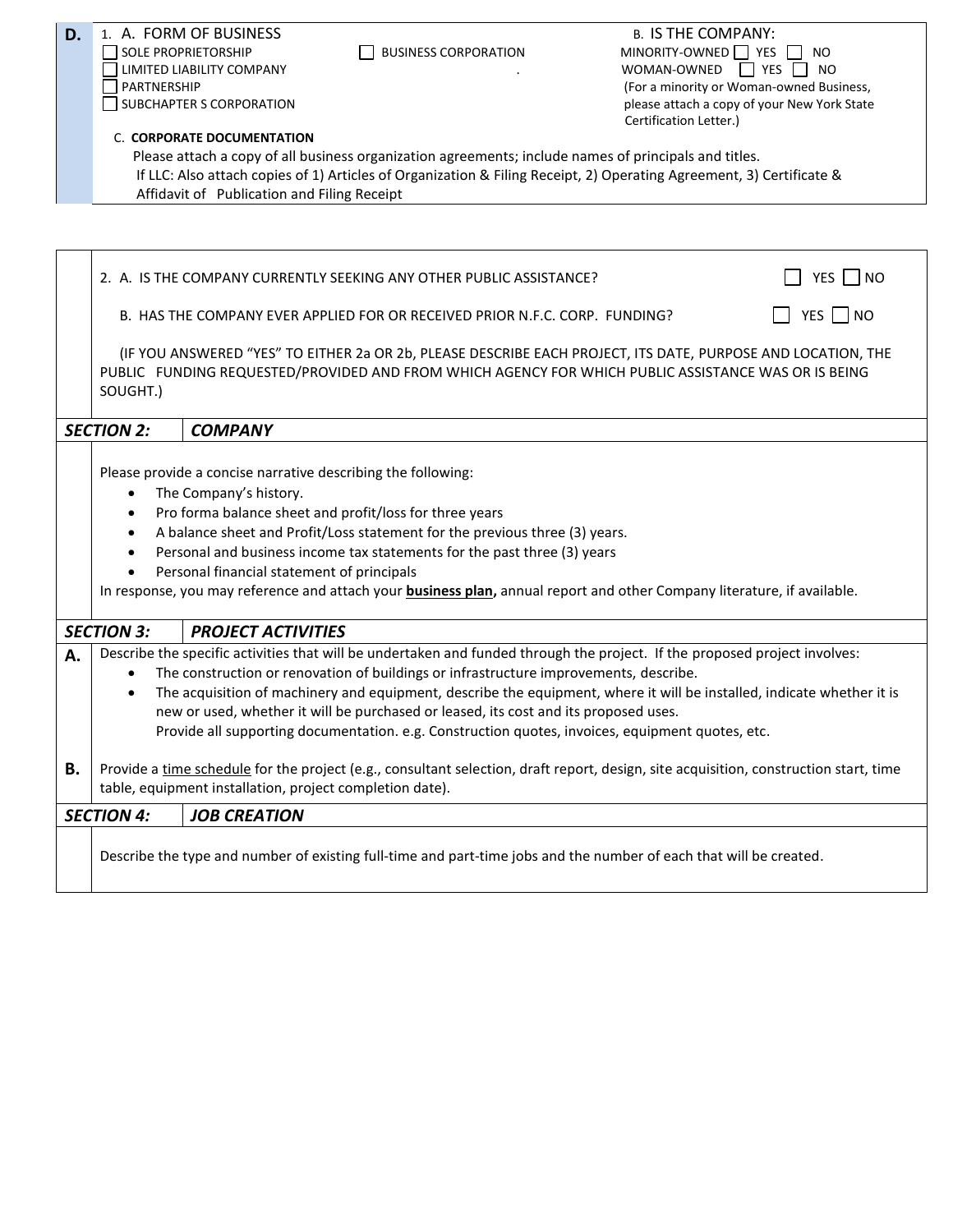|                                                                                                        | <b>SECTION 5:</b><br><b>PROJECT BUDGET</b>                                                                                   |                                                                                                          |              |                                                                                                                                                                                                                         |                  |           |                |  |  |
|--------------------------------------------------------------------------------------------------------|------------------------------------------------------------------------------------------------------------------------------|----------------------------------------------------------------------------------------------------------|--------------|-------------------------------------------------------------------------------------------------------------------------------------------------------------------------------------------------------------------------|------------------|-----------|----------------|--|--|
| A.                                                                                                     | Complete the following Project Budget with as much detail as is currently available, according to additional instructions on |                                                                                                          |              |                                                                                                                                                                                                                         |                  |           |                |  |  |
|                                                                                                        | applicable attachment. Lengthen Use of Funds column as needed.<br><b>USE OF FUNDS</b><br><b>SOURCES</b>                      |                                                                                                          |              |                                                                                                                                                                                                                         |                  |           |                |  |  |
|                                                                                                        |                                                                                                                              |                                                                                                          |              |                                                                                                                                                                                                                         |                  |           |                |  |  |
|                                                                                                        |                                                                                                                              | <b>List Direct Costs:</b>                                                                                |              | List Cost Amounts:                                                                                                                                                                                                      | <b>APPLICANT</b> | NFC CORP. | /Other Sources |  |  |
|                                                                                                        |                                                                                                                              |                                                                                                          |              |                                                                                                                                                                                                                         |                  |           |                |  |  |
|                                                                                                        |                                                                                                                              |                                                                                                          |              | \$                                                                                                                                                                                                                      | \$               | \$        | \$             |  |  |
|                                                                                                        |                                                                                                                              |                                                                                                          |              |                                                                                                                                                                                                                         |                  |           |                |  |  |
|                                                                                                        |                                                                                                                              |                                                                                                          |              |                                                                                                                                                                                                                         |                  |           |                |  |  |
|                                                                                                        |                                                                                                                              |                                                                                                          |              |                                                                                                                                                                                                                         |                  |           |                |  |  |
|                                                                                                        |                                                                                                                              |                                                                                                          |              |                                                                                                                                                                                                                         |                  |           |                |  |  |
|                                                                                                        |                                                                                                                              |                                                                                                          |              |                                                                                                                                                                                                                         |                  |           |                |  |  |
|                                                                                                        |                                                                                                                              |                                                                                                          |              |                                                                                                                                                                                                                         |                  |           |                |  |  |
|                                                                                                        |                                                                                                                              |                                                                                                          |              |                                                                                                                                                                                                                         |                  |           |                |  |  |
|                                                                                                        |                                                                                                                              |                                                                                                          |              |                                                                                                                                                                                                                         |                  |           |                |  |  |
|                                                                                                        |                                                                                                                              | List Indirect/Soft                                                                                       |              | \$                                                                                                                                                                                                                      | \$               | \$        | \$             |  |  |
|                                                                                                        |                                                                                                                              | Costs:                                                                                                   |              |                                                                                                                                                                                                                         |                  |           |                |  |  |
|                                                                                                        |                                                                                                                              |                                                                                                          |              |                                                                                                                                                                                                                         |                  |           |                |  |  |
|                                                                                                        |                                                                                                                              |                                                                                                          |              |                                                                                                                                                                                                                         |                  |           |                |  |  |
|                                                                                                        |                                                                                                                              |                                                                                                          |              |                                                                                                                                                                                                                         |                  |           |                |  |  |
|                                                                                                        |                                                                                                                              |                                                                                                          |              |                                                                                                                                                                                                                         |                  |           |                |  |  |
|                                                                                                        |                                                                                                                              |                                                                                                          |              |                                                                                                                                                                                                                         |                  |           |                |  |  |
|                                                                                                        |                                                                                                                              |                                                                                                          | <b>TOTAL</b> | \$                                                                                                                                                                                                                      | \$               | \$        | \$             |  |  |
| В.                                                                                                     |                                                                                                                              |                                                                                                          |              |                                                                                                                                                                                                                         |                  |           |                |  |  |
|                                                                                                        |                                                                                                                              | Attach commitment letters or letters of intent from each source of financing indicated (other than NFC). |              |                                                                                                                                                                                                                         |                  |           |                |  |  |
|                                                                                                        |                                                                                                                              |                                                                                                          |              |                                                                                                                                                                                                                         |                  |           |                |  |  |
|                                                                                                        |                                                                                                                              |                                                                                                          |              |                                                                                                                                                                                                                         |                  |           |                |  |  |
|                                                                                                        |                                                                                                                              |                                                                                                          |              |                                                                                                                                                                                                                         |                  |           |                |  |  |
| <b>SECTION 6:</b><br><b>STATEMENT OF NEED &amp; CRITERIA</b>                                           |                                                                                                                              |                                                                                                          |              |                                                                                                                                                                                                                         |                  |           |                |  |  |
|                                                                                                        |                                                                                                                              |                                                                                                          |              |                                                                                                                                                                                                                         |                  |           |                |  |  |
|                                                                                                        | Please provide an explanation of why N.F.C. Development Corporation MWBE funding is being requested, using one or            |                                                                                                          |              |                                                                                                                                                                                                                         |                  |           |                |  |  |
| more of the following as a guide. Provide supporting documentation as applicable.                      |                                                                                                                              |                                                                                                          |              |                                                                                                                                                                                                                         |                  |           |                |  |  |
|                                                                                                        |                                                                                                                              |                                                                                                          |              |                                                                                                                                                                                                                         |                  |           |                |  |  |
|                                                                                                        |                                                                                                                              | <b>Financing Gap:</b>                                                                                    |              | Sufficient funds cannot be obtained from other sources to complete the project without N.F.C. Development<br>Corporation's assistance. (Include evidence that N.F.C.'s assistance is needed to subsidize, encourage, or |                  |           |                |  |  |
| leverage private investment.)                                                                          |                                                                                                                              |                                                                                                          |              |                                                                                                                                                                                                                         |                  |           |                |  |  |
|                                                                                                        |                                                                                                                              |                                                                                                          |              |                                                                                                                                                                                                                         |                  |           |                |  |  |
| Feasibility:                                                                                           |                                                                                                                              |                                                                                                          |              | The project cannot go forward on the basis of terms offered by private and/or public funding sources.<br>(Indicate the expected terms that would be imposed by other sources and why these will not allow the project   |                  |           |                |  |  |
| to proceed. Outline the terms that are required and explain how these will make the project feasible.) |                                                                                                                              |                                                                                                          |              |                                                                                                                                                                                                                         |                  |           |                |  |  |
|                                                                                                        |                                                                                                                              |                                                                                                          |              |                                                                                                                                                                                                                         |                  |           |                |  |  |
|                                                                                                        |                                                                                                                              |                                                                                                          |              | The project will induce the formulation of a new business venture and investment in a target area, or                                                                                                                   |                  |           |                |  |  |
| Attraction/Retention:                                                                                  |                                                                                                                              |                                                                                                          |              | encourage an existing enterprise to invest in a project that contributes to the redevelopment of the target<br>area.                                                                                                    |                  |           |                |  |  |
|                                                                                                        |                                                                                                                              |                                                                                                          |              |                                                                                                                                                                                                                         |                  |           |                |  |  |
| N.F.C. Development Corporation will consider projects that demonstrate the ability to deliver a viable |                                                                                                                              |                                                                                                          |              |                                                                                                                                                                                                                         |                  |           |                |  |  |
| project, including the following general elements:<br>Criteria:                                        |                                                                                                                              |                                                                                                          |              |                                                                                                                                                                                                                         |                  |           |                |  |  |
| Project costs incurred prior to project approval by N.F.C. and Economic Development staff may not be   |                                                                                                                              |                                                                                                          |              |                                                                                                                                                                                                                         |                  |           |                |  |  |
| reimbursed.<br>Job creation consistent with program objectives.<br>$\bullet$                           |                                                                                                                              |                                                                                                          |              |                                                                                                                                                                                                                         |                  |           |                |  |  |
|                                                                                                        |                                                                                                                              |                                                                                                          |              |                                                                                                                                                                                                                         |                  |           |                |  |  |
|                                                                                                        |                                                                                                                              |                                                                                                          |              |                                                                                                                                                                                                                         |                  |           |                |  |  |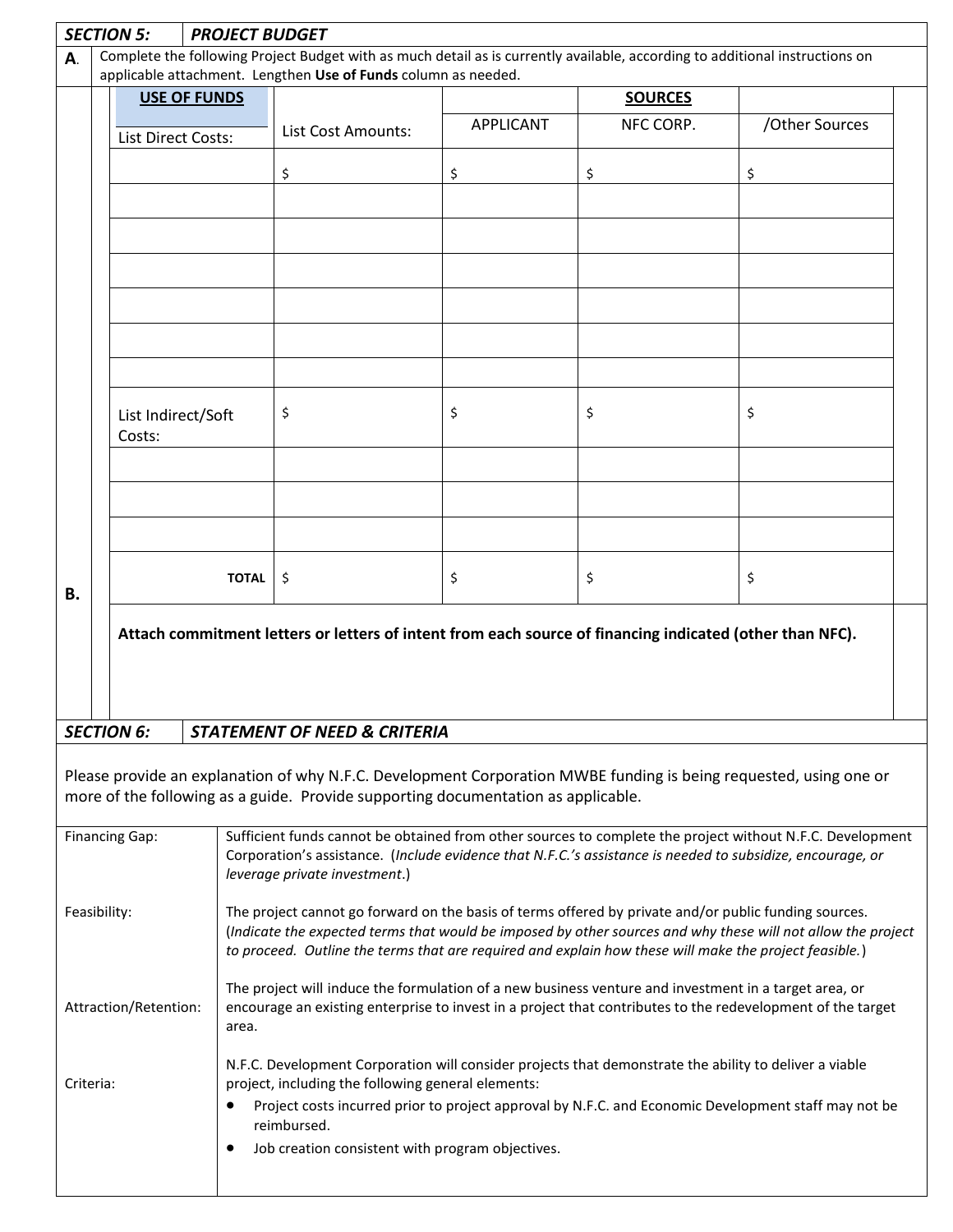#### *SECTION 7: ENVIRONMENTAL INFORMATION*

If you need assistance understanding the State Environmental Quality Review Act ("SEQRA"), identifying a lead agency or obtaining and completing an appropriate Environmental Assessment Form, please contact the City of Niagara Falls Planning Department office at (716) 286-4477.

#### *Basic SEQR Applicant Instructions:*

- 1. Using your internet browser, navigate to: [www.dec.ny.gov/eafmapper](file://///PLANNING-PC/Planning_Share/Economic%20Development%20%20Business%20Development/NFC%20ApplicationGuide%20Book/www.dec.ny.gov/eafmapper)
- 2. As per the text box on the left hand side of the welcome page, follow the instructions regarding popup blockers and press enter.
- 3. Click the tab marked "Locate Address" on the right hand side of the page under "Navigate To Area (Step 1)".
- 4. Type the site's address into the box, including city and zip code and press the "Locate" button.
	- a. The map will zoom to the general area of your address but not all the way.
- 5. Zoom in to your identified address point so that parcel ID numbers are visible and you can identify your exact property.
- 6. Click "Select Tax Parcel" under the section labeled "Define Project Site (Step 2)".
- 7. Select your property with the mouse.
- 8. Click "Short Form" in the last box on the bottom, unless instructed otherwise by Niagara Falls' Planning / Environmental Office.
	- a. There will be a popup box informing you that it might take a while. Click OK.
		- i. Note that it might take a number of minutes for the process to complete.
- 9. Once the EAFMapper's process is complete, it will download a PDF file labeled "download.pdf"
- 10. Navigate to the downloaded file and open it using Adobe Acrobat or equivalent.
- 11. Fill out ALL of the lines contained within part 1 (pages 1, 2, and 3).
	- a. Note that some of the questions will already have check marks (questions 7, 12a, 12b, 13a, 15, 16, and 20). These answers came from the DEC and cannot be changed.
		- i. The Planning & Environmental Office will make any determination of applicability to the project site.
- 12. As you fill out the form, if there are ANY questions on how or what to put in the fields, click on the question and it will take you to DEC's website (you may have to give permission to access the internet) to get detailed instructions for that question.
	- a. If you cannot find the answer, please contact us! Do not make any "assumptions".
- 13. Once Part 1 is complete, save, print and sign.
	- a. Note: Use the print command in Acrobat not the print button on the form.
- 14. Submit the completed SEQR Part 1, including the page labeled "EAF Mapper Summary Report" with your site N.F.C. application.

| <b>SECTION 8:</b>                                                                                                                                                                                                                                                                                                                                                                                                                                                                                                                                                                                                                                                                                                      | <b>MISCELLANEOUS</b>                                                                                                                                                                                                  |            |          |                      |  |  |
|------------------------------------------------------------------------------------------------------------------------------------------------------------------------------------------------------------------------------------------------------------------------------------------------------------------------------------------------------------------------------------------------------------------------------------------------------------------------------------------------------------------------------------------------------------------------------------------------------------------------------------------------------------------------------------------------------------------------|-----------------------------------------------------------------------------------------------------------------------------------------------------------------------------------------------------------------------|------------|----------|----------------------|--|--|
|                                                                                                                                                                                                                                                                                                                                                                                                                                                                                                                                                                                                                                                                                                                        | 1. Is the Company or any of the principals presently the subject of any litigation, or is any litigation threatened,<br>Yes<br>Nο<br>which would have a material adverse effect on the Company's financial condition? |            |          |                      |  |  |
| 2. Has the company, any of its principals or any of its affiliates ever been involved in bankruptcy, a creditor's<br>rights or receivership proceeding, or sought protection from creditors?<br>3. Has the company ever settled a debt with a lending institution for less than the full amount outstanding?<br>4. Has any senior manager or principal of the Company ever been convicted or any felony or misdemeanor,<br>other than a minor traffic violation, or are any such charges pending?<br>5. Has the Company or any of its affiliates, been cited for a violation of federal, State or local laws or<br>regulations with respect to labor practices, hazardous wastes, environmental pollution or operating |                                                                                                                                                                                                                       |            |          | No<br>No<br>Nο<br>No |  |  |
| practices?<br>course of business?                                                                                                                                                                                                                                                                                                                                                                                                                                                                                                                                                                                                                                                                                      | 6. Are there any outstanding judgments or liens pending against the Company other than liens in the normal<br>7. Is the Company delinquent on any New York State, federal or local tax obligations?                   | Yes<br>Yes | No<br>No |                      |  |  |
|                                                                                                                                                                                                                                                                                                                                                                                                                                                                                                                                                                                                                                                                                                                        | (NOTE: If your answer is "YES" for any of the above questions, please provide an explanation.)<br>8. Have all required permits been received?                                                                         | Yes        |          |                      |  |  |